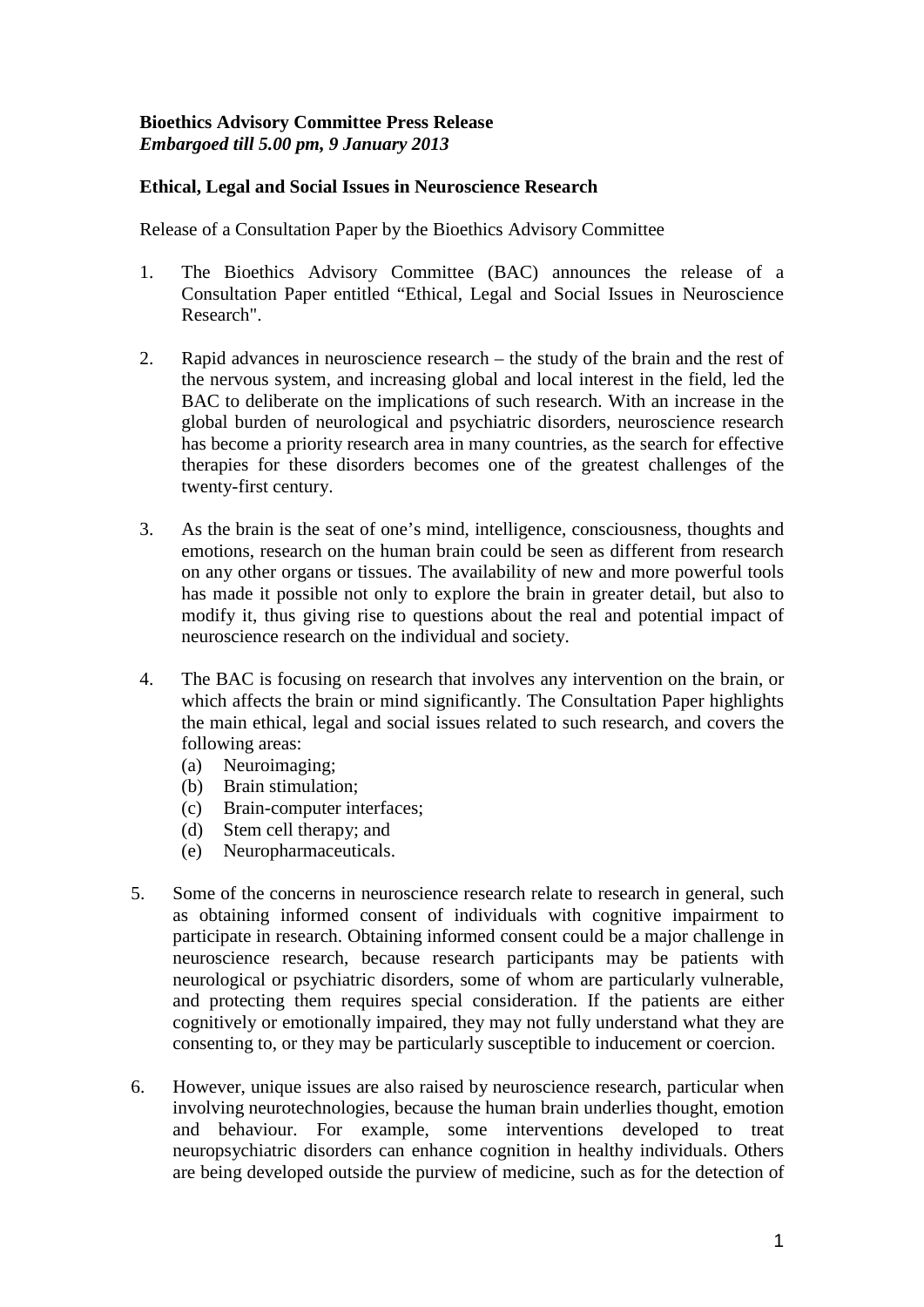deception. The long-term effects of using these neurotechnologies are not well known, and there is a possibility that it may alter one's personality or sense of identity. Should healthy individuals be included in research involving the use of neurotechnologies for non-medical purposes, particularly cognitive neurotechnologies for non-medical purposes, particularly cognitive enhancement? As children's brains are still developing, should they be included in research involving the use of neurotechnologies? Should there be any special safeguards in the ethics governance of neuroscience research, in addition to what is already in place for other types of human biomedical research? These are some of the issues which the BAC would like to seek public views on.

- 7. The Consultation Paper will be distributed to various research, government and healthcare institutions, and professional and religious organisations for their comments. The BAC also invites and welcomes feedback from the public on the issues discussed in the paper. The views of the public and interested parties will assist the BAC in making recommendations on neuroscience research. Those interested in providing their views could obtain a copy of the Consultation Paper from the BAC website: [www.bioethics-singapore.org](http://www.bioethics-singapore.org/) and send their responses by 31 March 2013 to the BAC Secretariat to: contactus@bioethics-singapore.org or 11 Biopolis Way, #10-12, Helios, Singapore 138667
	- 8. The BAC has invited Professor Steven Hyman, one of the members of its International Panel of Experts, to be involved in this public consultation. Professor Hyman is the Director of the Stanley Center for Psychiatric Research at the Broad Institute of MIT and Harvard, and Distinguished Service Professor of Stem Cell and Regenerative Biology at Harvard University, USA. He will be speaking at the following events:
		- (a) Public forum on 12 January, 2013 (Saturday) on "Brain, Mind &Technologies - What's New & What's Next?", from 2.00pm to 5.00pm, at the Science Centre Singapore.
		- (b) SAL-BAC Symposium on 11 January 2013 (Friday) from 4.00pm to 6.00pm at the Viewing Gallery, Supreme Court; and
		- (c) "Challenges in Neuroscience Research" a lecture and dialogue session (for those involved in neuroscience research or the review of such research) on 10 January 2013 (Thursday) from 12.00 to 4.00pm at Room 01-01A, Block MD 6, Centre for Translational Medicine, National University of Singapore (14 Medical Drive, Singapore 117599).
	- 9. More details on the events are available on the BAC website.

## **About the BAC**

The BAC was established by the Government in December 2000 to address the ethical, legal and social issues arising from human biomedical research and its applications. It develops and recommends policies on these issues, with the aim of protecting the rights and welfare of individuals, while allowing the biomedical sciences to develop and realise its full potential for the benefit of mankind.